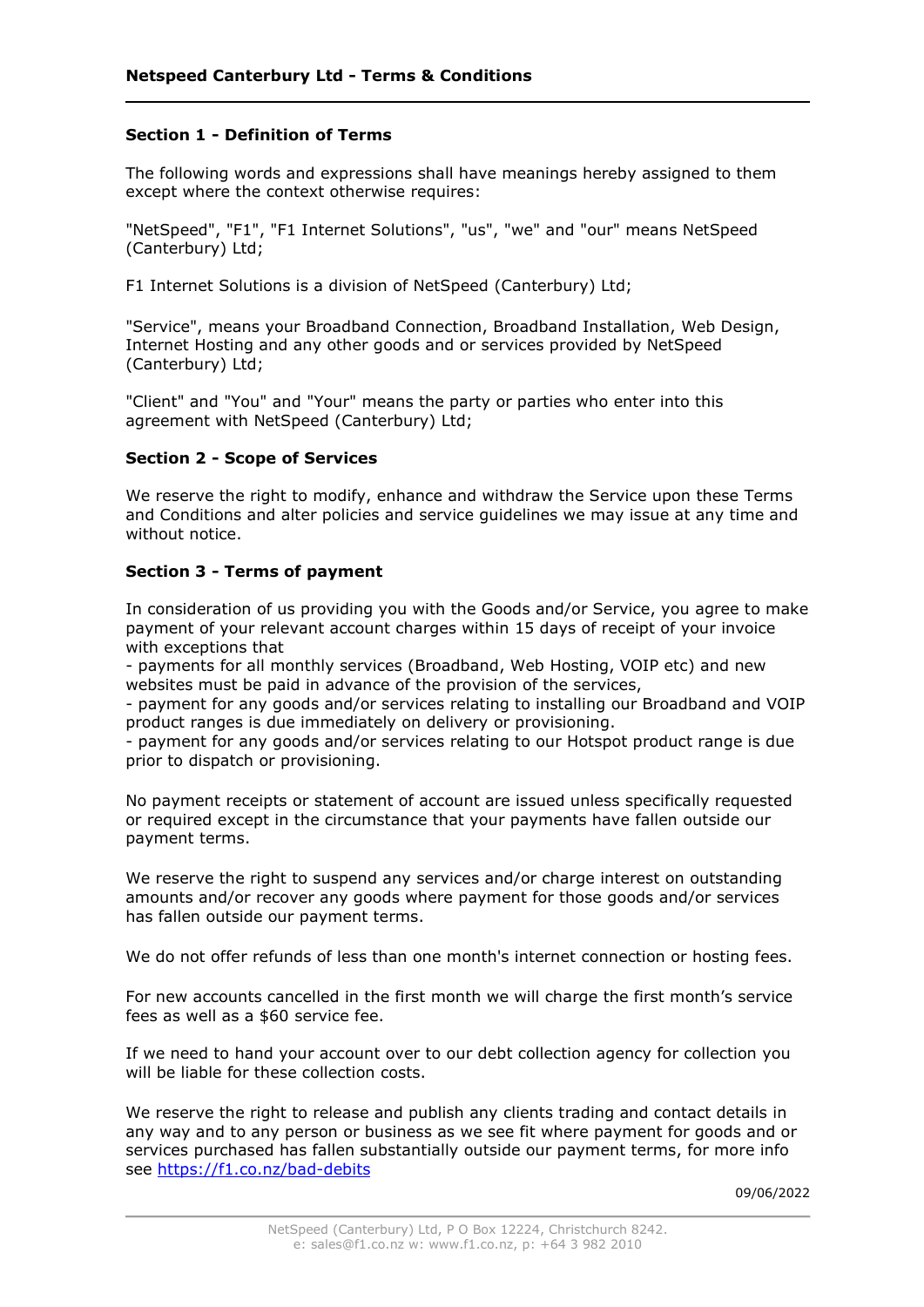# Section 4 - Validity of the agreement

Either party may terminate the agreement on 10 working days written notice to the other party without cause.

We reserve the right to cease immediately, without liability, to provide the Service and to terminate the agreement if you should go into liquidation or bankruptcy or if you fail to comply with any obligation in accordance with these Terms and Conditions or any policy or service guideline.

## Section 5 - Liabilities

#### (A) Personal & Home Use Clients

If you are using our Service for personal domestic or household purposes, the Consumer Guarantees Act will apply and nothing in these Terms and Conditions shall derogate from that. Thereafter all statutory and implied warranties which can be excluded are deemed hereby to have been excluded to the fullest extent possible.

## (B) Business Clients

If you are using our Service for any purpose in respect of which the Consumer Guarantees Act does not apply then you agree that the Act and all other statutory or implied warranties will not apply to this contract with you and they are excluded to the fullest extent possible.

#### (C) General Liability Provisions

Subject to the foregoing the following provisions shall apply to all contracts between us and a client:

(a) You agree we will not be liable under any circumstances for any or all special, indirect or consequential damages (including without limitation loss of profits) that result from a breach or a failure or any act or omission on our part.

(b) You agree our maximum liability under all circumstances for any event or occasion causing you loss or damage shall be the aggregate fees paid by you during the month immediately preceding the event or occasion causing the loss or damage.

(c) We will not be liable for any third party claims and/or third party costs, losses, expenses and/or damages whether brought against us or you and which relate to your goods and/or services. Further you will agree to fully indemnify us, our employees, owners and directors, against all such third party claims, costs, losses, expenses and/or damages including all reasonable legal costs of and incidental to NetSpeed (Canterbury) Ltd and/or its owners, employees and directors defending themselves.

## Section 6 - Force Majeure

Neither party to this agreement shall be responsible for failure to fulfil its commitments in this agreement if such failure is due to any circumstances outside its reasonable control. Such circumstances comprise, but are not confined to, acts of God, war, riots and sabotage, technological deficiency in the Internet or similar.

## Section 7 - Governing law

This agreement shall be deemed to be an agreement made in New Zealand and shall be subject to, governed by and interpreted in accordance with the laws of New Zealand.

## Section 8 - Website Content and Domain Name Registrations and Renewals

09/06/2022